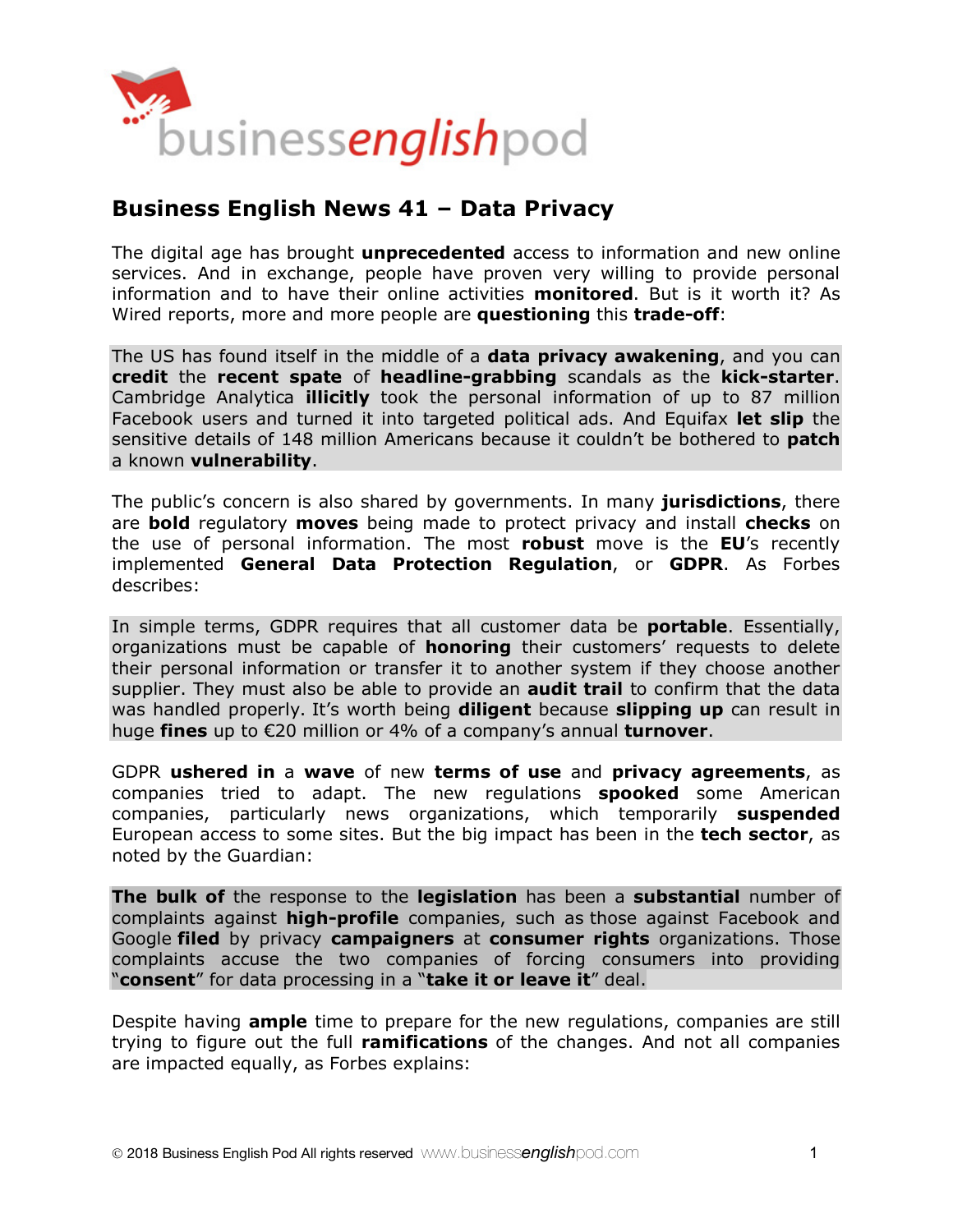All **tech giants** are trying to **wrap their heads around** GDPR. Most of them are making individual businesses and publishers responsible for the data they collect. This may prove difficult for some of the smaller publishers since the fines for **noncompliance** are quite **steep** and they may not be able to afford not to get it right.

Concern for digital privacy isn't exclusive to the EU. And the GDPR has only served to **amplify** calls for U.S. governments to address the issue. The State of California recently **enacted** its own law aimed at protecting consumers' data privacy. As Reuters notes, the response from the tech industry and other concerned groups has been **mixed**:

According to a Google spokesperson: "We appreciate that California **legislators** recognize these issues and we look forward to improvements to **address** the many **unintended consequences** of the law." The **bill** has also divided many privacy and consumer **advocates**. Some see it as a **landmark** law that will **shake up** the **national debate** over privacy and data. But others have **dismissed** it as **watered-down** and would have preferred a **ballot measure** with even tougher restrictions on data collection.

Despite all the confusion around the new regulations, it's clear we're in the middle of a **major shift**. Our approaches to digital privacy are constantly being **renegotiated**. Some believe the **key to** privacy lies in **blockchain** technology, which is like a digital **ledger** that allows information to be distributed but not copied. As Fortune describes, this technology may transform our relationship with our own information:

Today, we give away our data to companies like Facebook for free, and they **monetize** that information without sharing their **revenues**. In a blockchain system, your data is your own and only you have the **private keys** and ability to access this information. Then, you can share and monetize that data **as you wish**.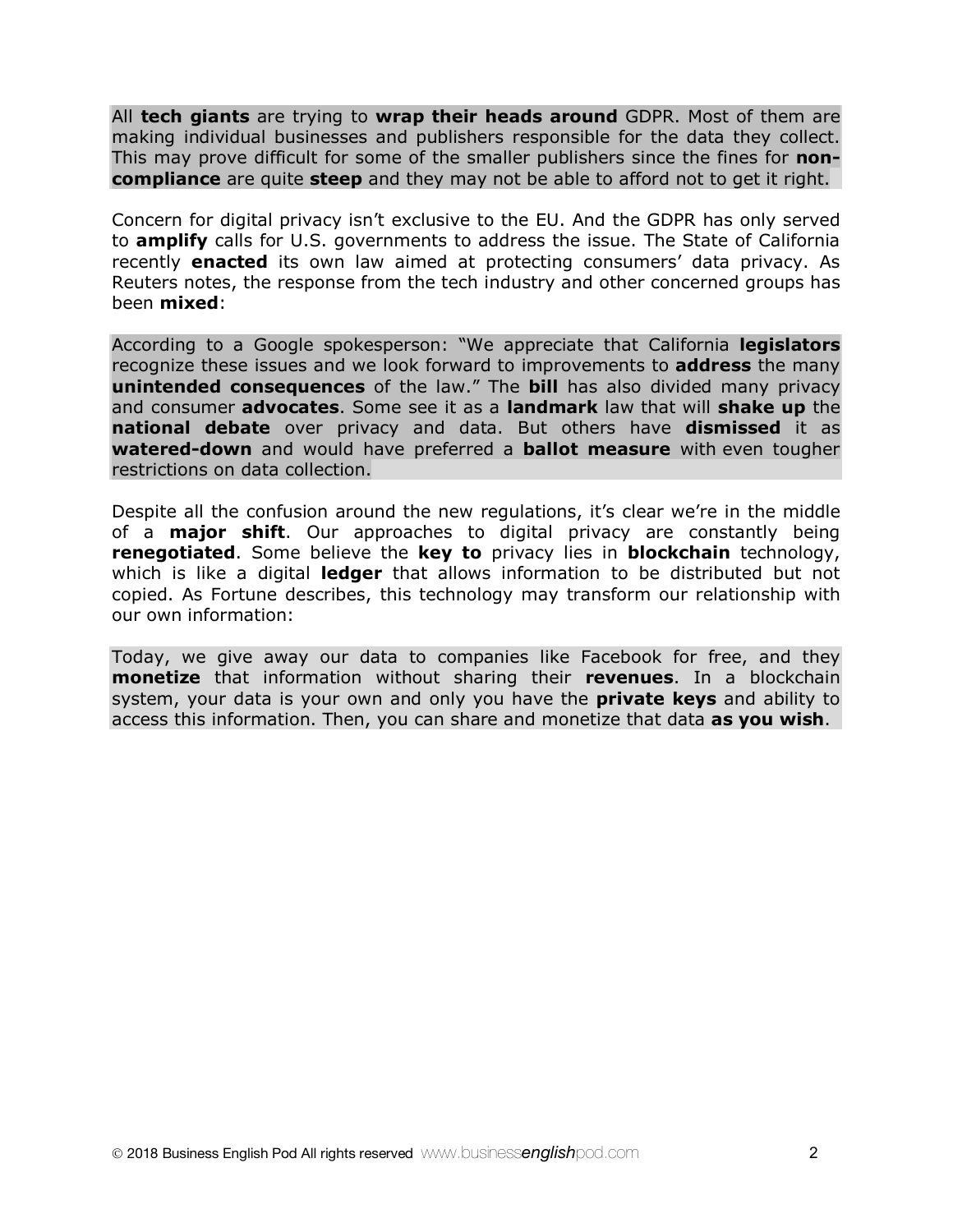#### **Vocabulary**

Unprecedented: never happening or existing before; "This stock market drop is unprecedented. Never in history has it decreased so much in one day."

To monitor: to watch or regularly check on an activity or situation; "I use an app to monitor the performance of my investments."

To question something: to have doubts about something; "After another terrible quarter, I'm starting to question our whole approach to marketing."

Trade-off: a situation where you give up or sacrifice one thing to get another thing; "The money's good, but the workplace is terrible, and I'm just not comfortable with the trade-off anymore."

Data privacy: "data privacy" is about the collection, protection, and distribution of information, especially about people or organizations and businesses.

Awakening: a moment or period when a person or people realize something important; "Killing these trade agreements isn't part of an economic awakening… it's like going back to last century!"

To credit: to say or believe something is the cause of something else; "I credit my success to hard work and persistence."

Recent spate: many bad things that have happened recently; "The recent spate of building projects has caused a lot of disruption to traffic in downtown."

Headline-grabbing: reported widely in the news; "The president's headline-grabbing announcements certainly haven't improved the country's relationship with the EU."

Kick-starter: the original cause of a situation or problem; "The real kick-starter of the smart phone revolution was the release of the first iPhone."

Illicitly: illegally; "Pharmaceutical companies are increasingly concerned about their drugs being sold illicitly on the street."

To let slip: to reveal information or secrets; "I think we're going to agree to the employees' demands, but don't let that slip in our first meeting."

To patch: to cover a hole or security problem in a computer system; "We shouldn't wait until our system is hacked to patch all these little weaknesses."

Vulnerability: a weakness in a computer system that leaves it open to attack.

Jurisdiction: an area governed by a particular system of laws; "This sales tax only needs to be collected on sales made within our jurisdiction."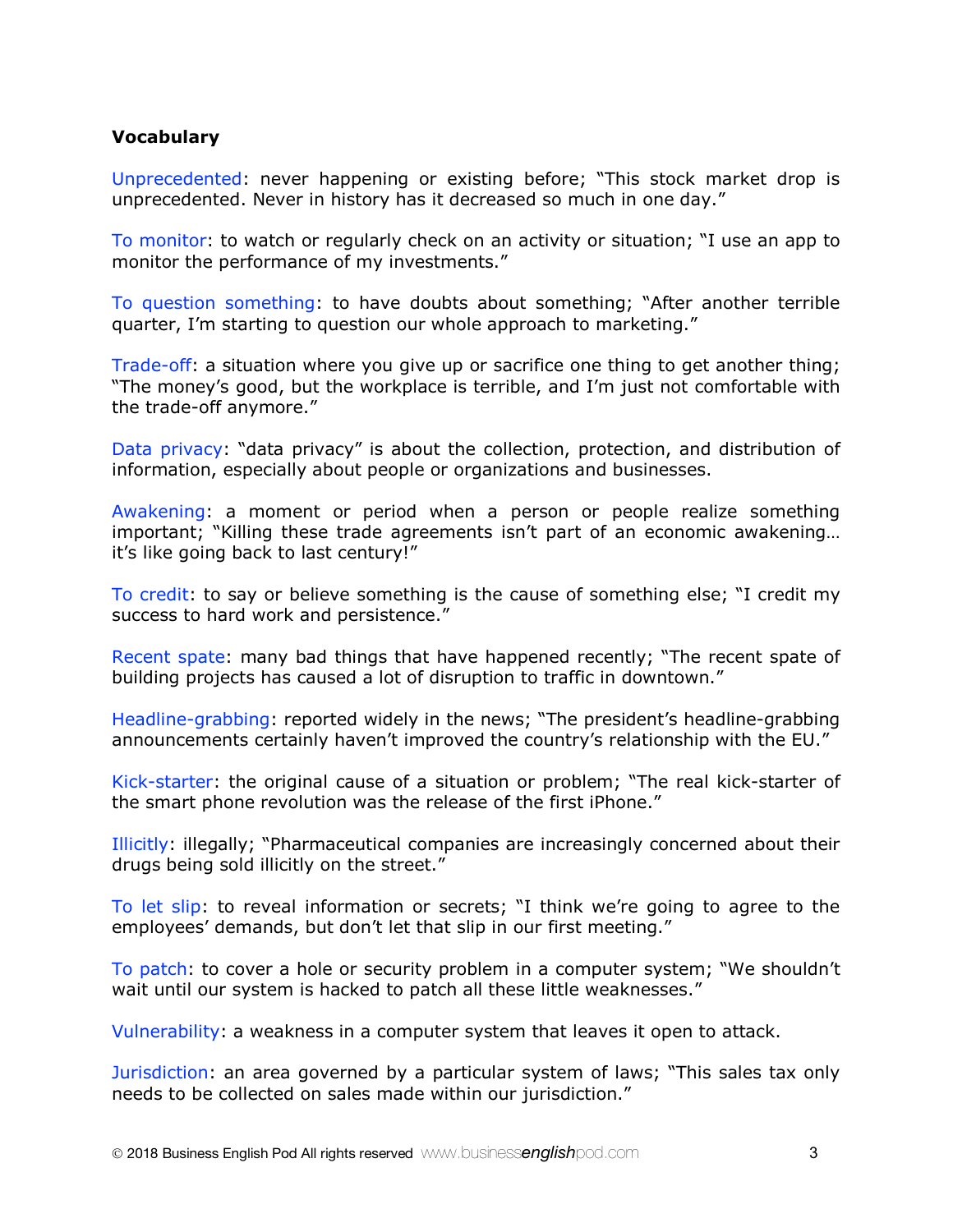Bold move: strong or risky actions; "This buy-out is a pretty bold move Dave… I hope things work out okay."

Checks: controlling limits on something; "Management is trying to cut costs by putting greater checks on employee expenses."

Robust: strong and powerful; "Sure I think we'll win the court case. Our lawyers have put together some really robust arguments."

General Data Protection Regulation (GDPR): a law of the European Union that regulates data and information privacy for all individuals in the European Economic Area.

Portable: able to be carried or moved from place to place; "The new Edge Desk is completely portable; it's desk and chair combo folds up so you can take it anywhere."

To honor: to do what you promised or what is your responsibility; "If the client isn't paying their invoices, then what's to say we have to honor our part of the contract?"

Audit trail: information recorded on paper or a computer that proves exactly how something happened; "I'm sure we can find out if those checks were deposited. I always keep a really detailed audit trail."

Diligent: working very hard and carefully; "If we want to avoid another penalty, we need to be really diligent about health and safety."

To slip up: to make a mistake; "Everyone makes mistakes Gwen, but this is the fourth time this week you've slipped up with the bookkeeping."

Fine: a penalty of money; "If we don't get our taxes done by Friday, we'll have to pay a pretty big fine to the government."

Turnover: the amount of money earned by a business in a year; "Shareholders are pretty happy that we managed to increase turnover by 8% from last year."

To usher in: to make a situation or activity begin; "A number of big accidents have ushered in a new age of environmental regulation."

Wave: a lot of people or activity; "The new tax law has created a wave of companies looking to relocate to cheaper countries."

Terms of use: the rules that you agree to in order to use a service.

Privacy agreement: an agreement between people or organizations about how information can and can't be used.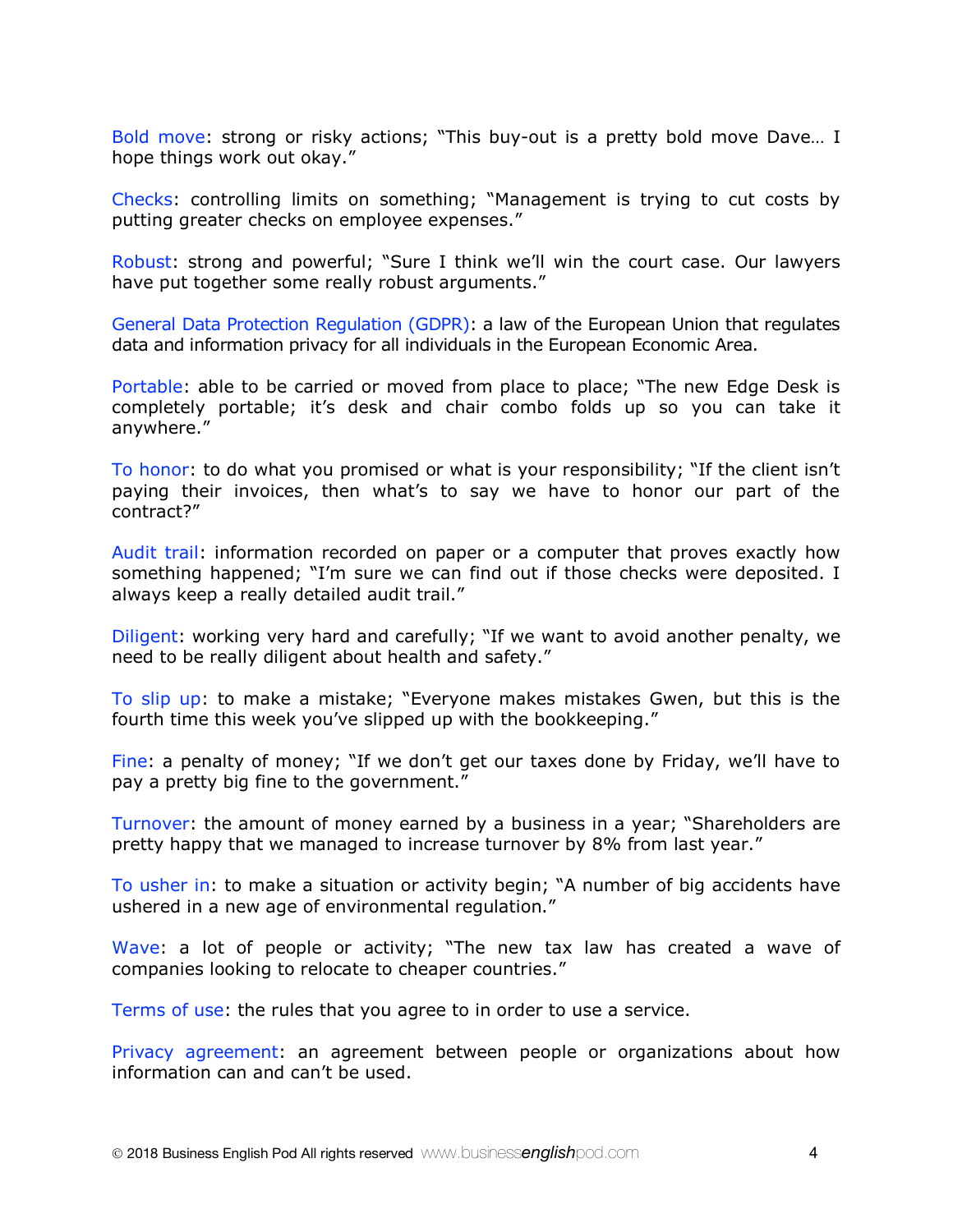To spook: to make someone suddenly scared or cautious; "The political problems have spooked investors, who are suddenly unwilling to spend money on new projects."

To suspend: to stop an activity temporarily; "After the data breach, we suspended all our online operations for a week."

Tech sector: the part of the economy made up of technology companies.

The bulk of: most; "A few years ago, the bulk of our advertising budget was spent on TV and radio, but now it's mostly online marketing."

Legislation: a law; "This new legislation will make it even easier for foreign buyers to purchase property in our country."

Substantial: large in amount, degree, or size; "We've managed to save a substantial amount of money by outsourcing design."

High-profile: famous or easy to see in the media; "We're hoping our new highprofile CEO will bring a lot of public attention to our services."

To file: to take official action; "After three employees filed complaints about poor treatment, HR has been very busy figuring out what happened."

Campaigner: a person who tries to change society by persuading people and governments; "Free trade campaigners are upset about the latest tariffs and the looming trade war."

Consumer rights: laws that protect the public from harm by companies and their services and products; "Our legal team has suggested we make a public statement to show everyone we care about consumer rights."

Consent: permission from a person to do something; "Don' worry, we will never share your email address with other companies without your consent."

"Take it or leave it": a situation where you can accept something as it is, with no changes, or reject it; "We've got lots of potential buyers for this machine, so you can take it or leave it at the asking price."

Ample: enough or more than enough; "With an ample supply of labor, companies are finding they can save a bit of money on wages."

Ramifications: the ways one thing or event affects others; "It seems like a little mistake on the website, but the ramifications are huge: we've probably lost \$100,000 in sales."

Tech giant: one of several large technology companies like Google and Facebook.

To wrap your head around something: to try to understand something; "Ernie, I'm trying to wrap my head around these projections and so I have a few questions for you."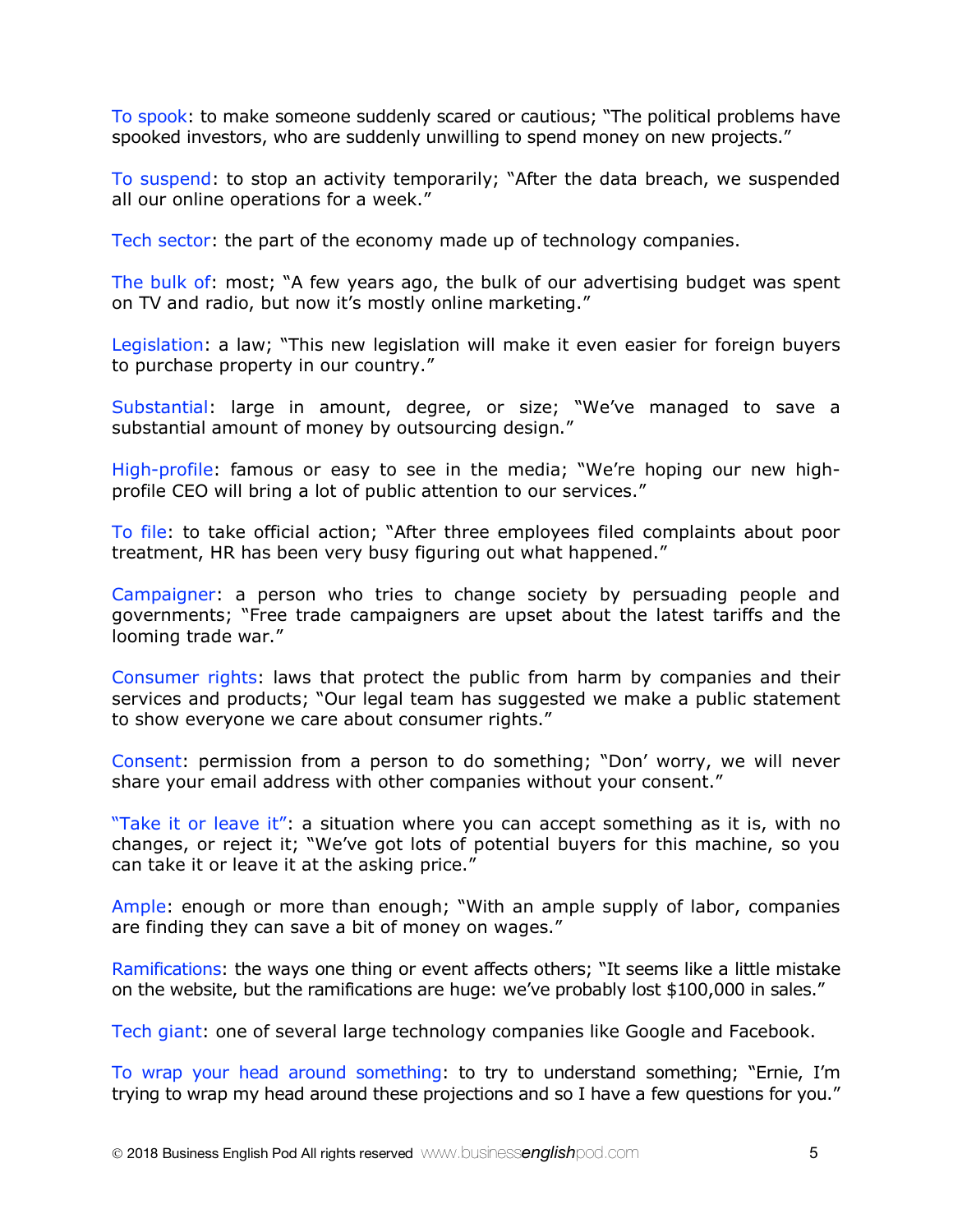Non-compliance: failure to follow a rule or law; "We need to upgrade the facility because non-compliance with the new safety regulations will mean big penalties."

Steep: expensive or high, for prices; "Shipping companies are complaining that fuel prices just keep getting steeper and steeper."

To amplify: to make something louder or stronger; "These layoffs are just going to amplify current dissatisfaction among remaining employees."

To enact: to make a law; "Before enacting a new trade law, governments typically consult with industry experts."

Mixed (response): consisting of different things; a "mixed response" means that some people like something, while others don't; "The new ads got a mixed response in focus groups, so I think we should work to improve them."

Legislator: a person who makes laws; "Legislators have said quite clearly that they will bring greater stability and oversight to the banking sector."

To address: to deal with a situation or problem; "If we don't address these workplace conflicts right away, things are going to get a lot worse around here."

Unintended consequences: a surprising result, or one that you didn't try to create; "One of the unintended consequences of the new software has been a reduction in paper usage."

Bill: a proposed law; "A bill to protect the environment was passed by Congress."

Advocates: people who actively support an idea or policy; "Human rights advocates are asking manufacturers to ensure their factories have the right safety measures."

Landmark: very important in history; "Our research and development team has just made a landmark discovery in drug research."

To shake up: to upset or make major changes to something; "Several new social media companies are hoping to shake up a sector dominated by Facebook."

National debate: if there is a "national debate" about an issue, then many people throughout the country are thinking and talking about it; "There's a national debate raging on the news about how to increase female leadership in business."

To dismiss: to refuse to accept something; "I told the foreman about the problem weeks ago, but he dismissed it as nothing important."

Watered-down: made less powerful, detailed, effective, or offensive; "We started with a pretty bold strategic plan, but it's been watered-down after consultation with the board of directors."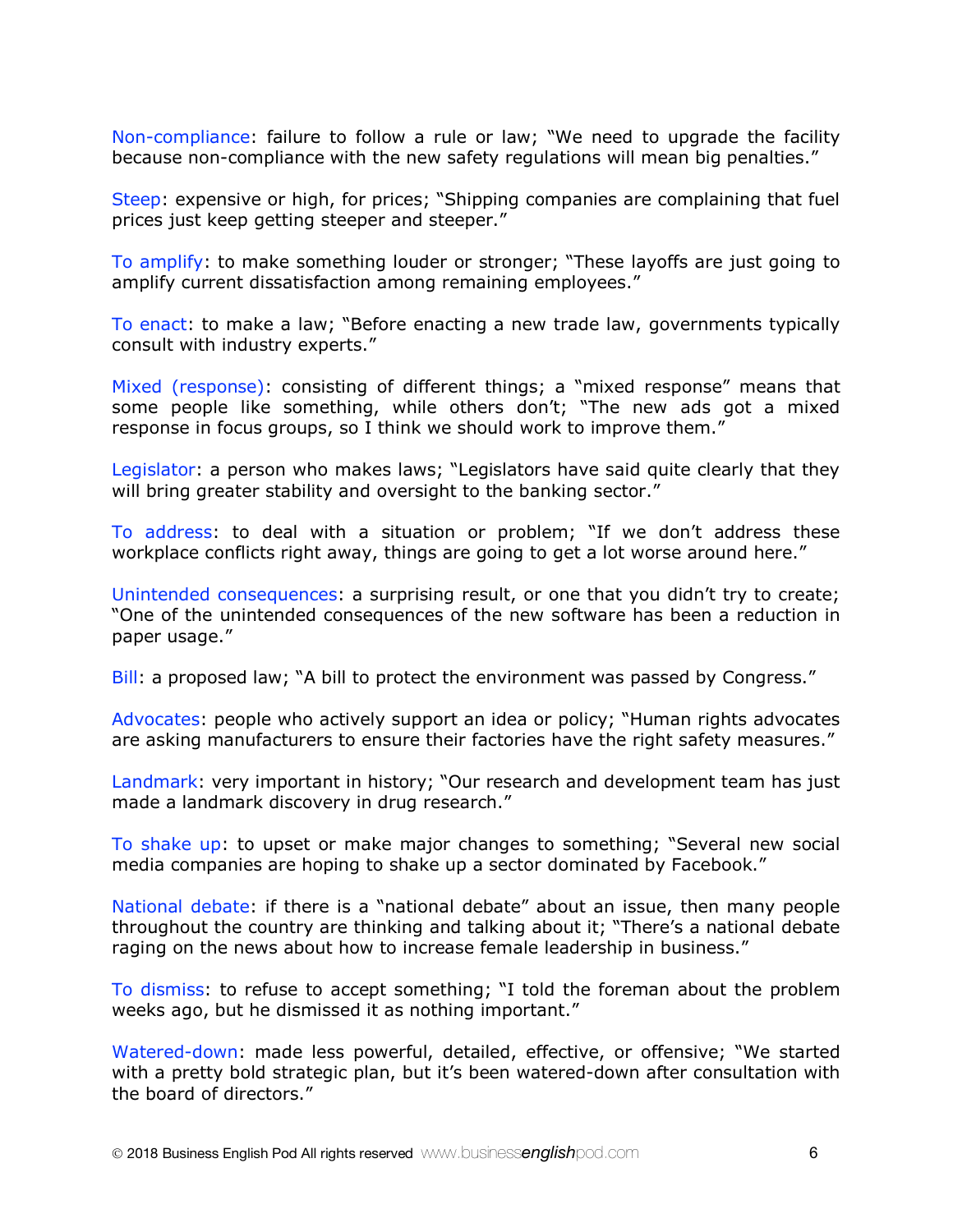Ballot measure: proposed law; "Several big mining companies are arguing publicly against the government's ballot measure on new environmental protections."

Major shift: a large or major change; "A wave of new millennial employees have brought a major shift to many of our HR policies."

To renegotiate: to negotiate again in order to change the terms of an agreement; "Management has stated very clearly that they're not willing to renegotiate the previous agreement on wages."

Key to something: something critical or very important to an activity; "The key to leadership is not power, but the ability to listen and adapt."

Blockchain: a digital record of exchanges or transactions.

Ledger: a record of transactions.

To monetize: to earn money from something; "Twitter managed to build a user base of millions of people before then even figured out how to monetize their service."

Revenues: money gained through sales; "Revenues have gone up this quarter, but with increased spending, we've actually seen profits go down."

Private keys: exclusive access to something.

As you wish: whenever or however you want; "As an independent consultant, I can accept or refuse projects as I wish, without anyone telling me what to do."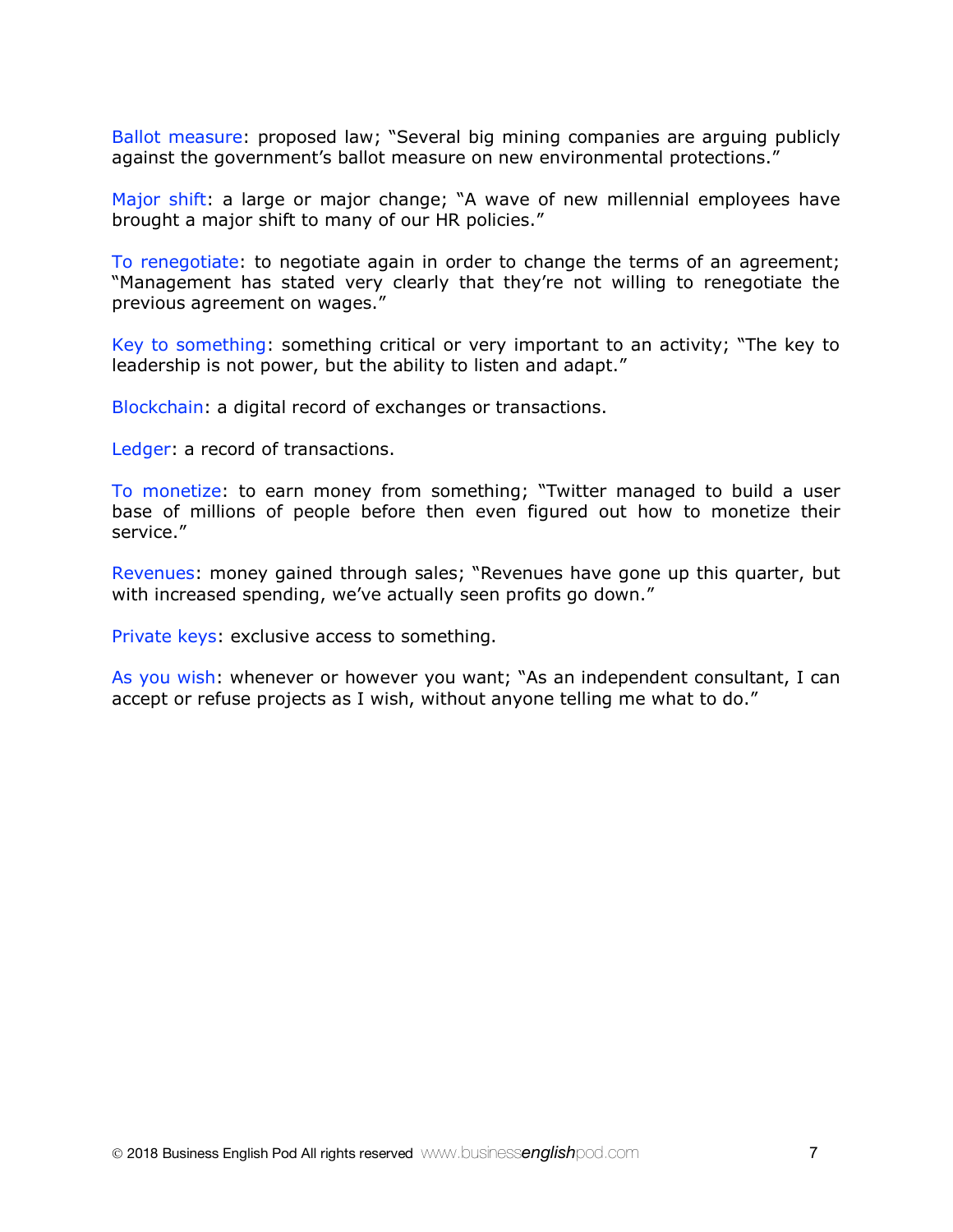## *Language Review*

### **A. Collocations**

Match words from each column to make collocations found in the article.

| 1. Unintended | a. Rights       |  |
|---------------|-----------------|--|
| 2. Audit      | b. Consequences |  |
| 3. Recent     | c. Shift        |  |
| 4. Bold       | d. Trail        |  |
| 5. Ballot     | e. Spate        |  |
| 6. Major      | Moves<br>f.     |  |
| 7. Terms      | g. Measure      |  |
| 8. Consumer   | h. Of use       |  |

# **B. Vocabulary Quiz**

- 1. Different \_\_\_\_\_\_\_\_\_\_\_\_\_\_\_\_\_\_ have different regulations concerning data privacy and information-sharing.
	- a. Jurisdictions
	- b. Landmarks
	- c. Campaigners
	- d. National debates
- 2. If you're having difficulty \_\_\_\_\_\_\_\_\_\_\_\_\_\_\_\_\_\_\_\_ the new terms of use, call the company and have someone explain it to you.
	- a. as you wish
	- b. watering down
	- c. slipping up
	- d. wrapping your head around
- 3. Which of the following is NOT a law or proposed law?
	- a. Bill
	- b. Ballot measure
	- c. Ledger
	- d. Legislation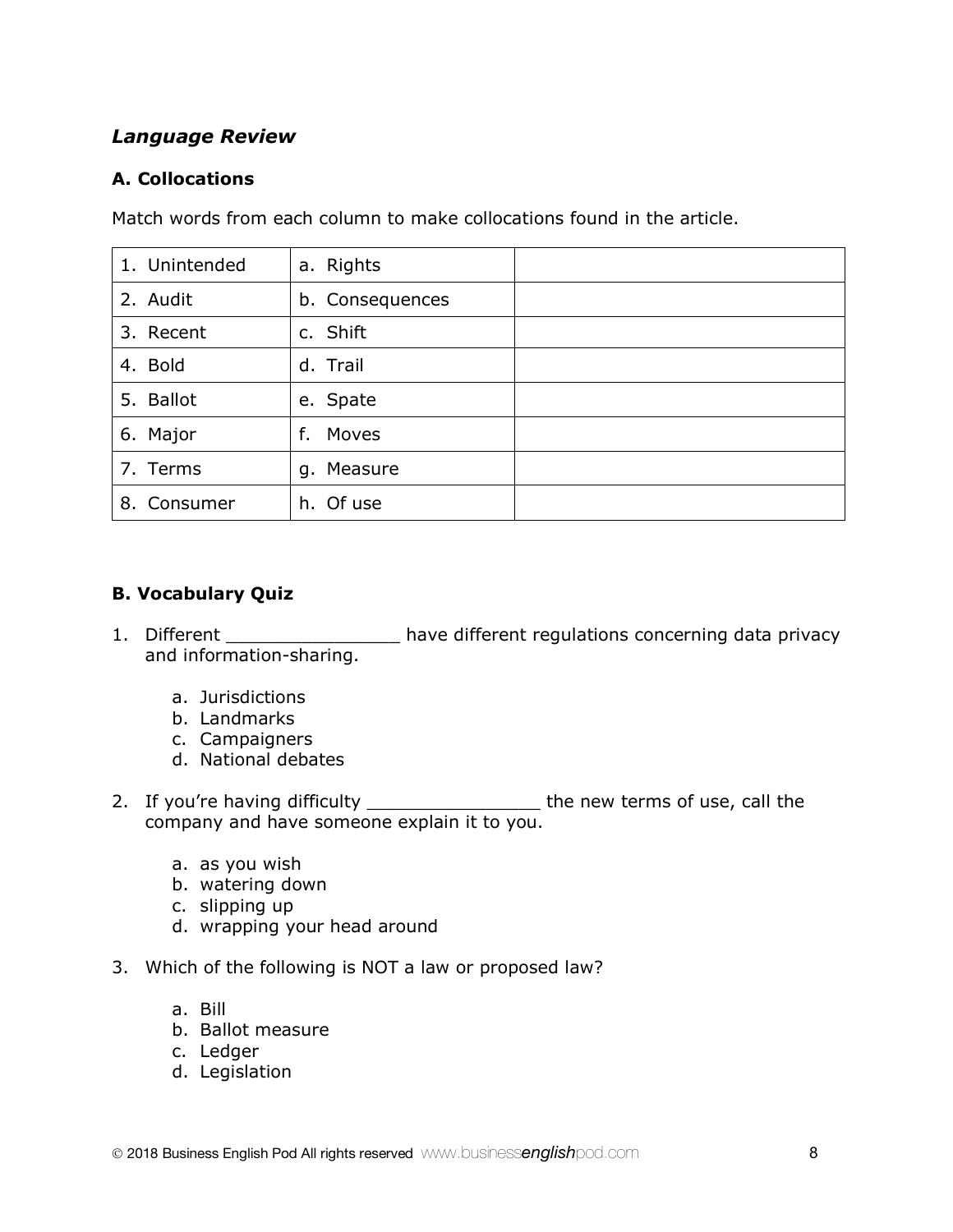- 4. The government's new legislation comes with very severe \_\_\_\_\_\_\_\_\_\_\_\_\_\_\_\_\_\_\_\_\_  $\quad \text{for} \quad \text{or} \quad \text{or} \quad \text{or} \quad \text{or} \quad \text{or} \quad \text{or} \quad \text{or} \quad \text{or} \quad \text{or} \quad \text{or} \quad \text{or} \quad \text{or} \quad \text{or} \quad \text{or} \quad \text{or} \quad \text{or} \quad \text{or} \quad \text{or} \quad \text{or} \quad \text{or} \quad \text{or} \quad \text{or} \quad \text{or} \quad \text{or} \quad \text{or} \quad \text{or} \quad \text{or} \quad \text{or} \quad \text{or} \quad \text{or} \quad \$ 
	- a. Revenues / credit
	- b. Turnover / slipping up
	- c. Fines / non-compliance
	- d. Ramifications / honoring
- 5. The digital age has brought a \_\_\_\_\_\_\_\_\_\_\_\_\_\_\_\_\_\_ to the collection, storing, and dissemination of information and data.
	- a. Bold move
	- b. Take it or leave it
	- c. Major shift
	- d. Recent spate
- 6. Most companies don't allow you to negotiate their standard \_\_\_\_\_\_\_\_\_\_\_\_\_\_\_\_\_\_ agreements; it's very much a \_\_\_\_\_\_\_\_\_\_\_\_\_\_\_\_\_\_\_\_\_ situation for users, whose only choice may be to opt out of a service.
	- a. Consumer rights / wave
	- b. Terms of use / take it or leave it
	- c. Trade-off / vulnerability
	- d. GDPR / unprecedented
- 7. Pintree Technologies has been accused of not \_\_\_\_\_\_\_\_\_\_\_\_\_\_\_\_\_\_\_\_\_ its promise to customers to protect their personal information.
	- a. Honoring
	- b. Slipping up
	- c. Enacting
	- d. Amplifying
- 8. Which of the following terms applies to people who attempt to persuade other people and governments of a policy or position?
	- a. Legislators
	- b. Tech giants
	- c. Ushers
	- d. Advocates